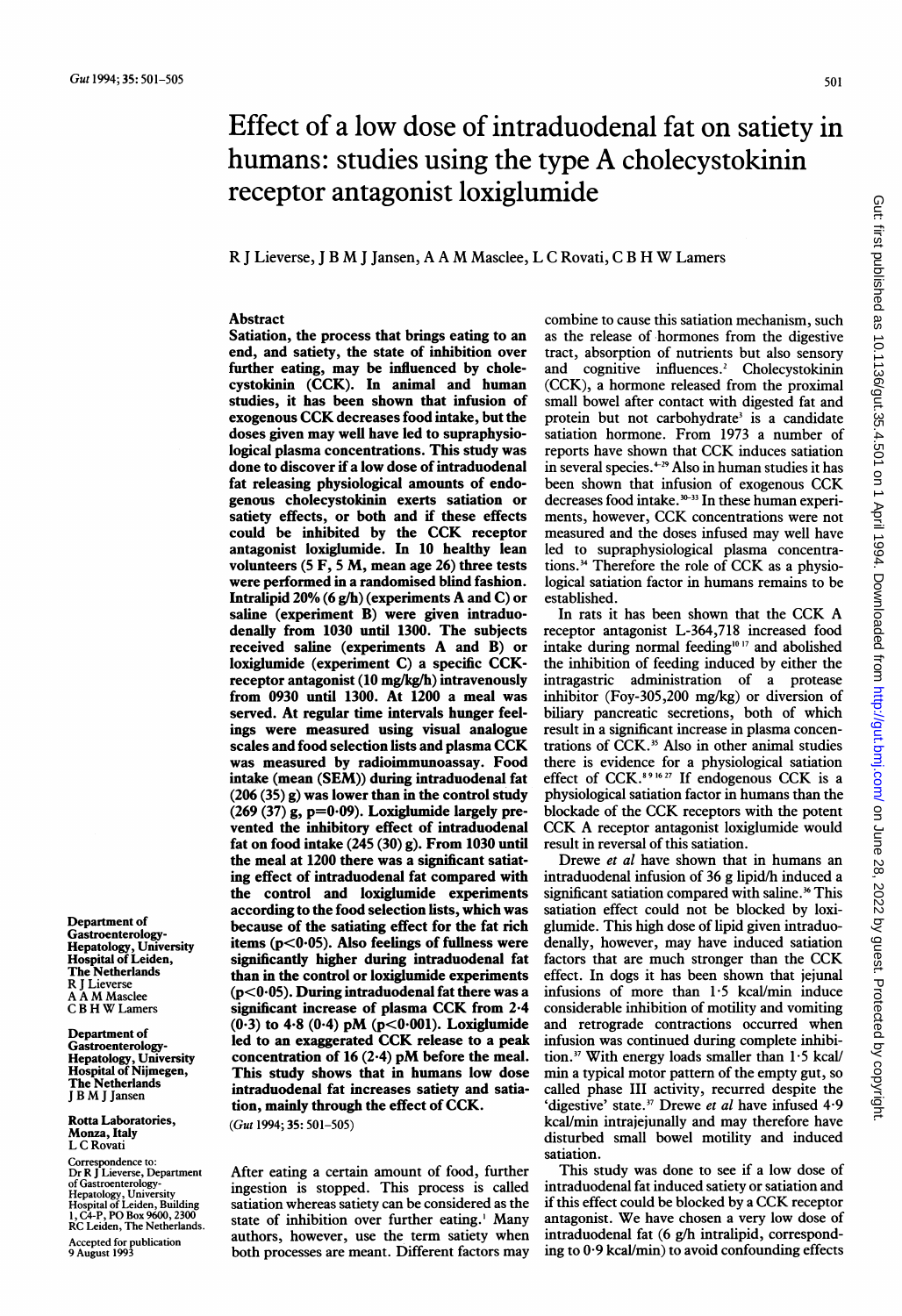#### Subjects and methods

Ten healthy volunteers, with no diseases or previous surgery (5 M, <sup>5</sup> F, mean age 26) participated in this blind, randomised study. Informed consent was obtained from all subjects. The study was approved by the local ethics committee of the University of Leiden. For every experiment each subject presented, after an overnight fast, at 0800 at our research unit where <sup>a</sup> PVC Freka tube CH8 was introduced through one of the nostrils into the duodenum using a guide wire. After correct positioning as ascertained by fluoroscopy, the guide wire was removed and the tube fixed to the nose. The volunteers accustomed themselvers to the intraduodenal tube for one hour and at 0900 two intravenous catheters were placed into each forearm. From one catheter blood was drawn from 0915  $(t=-15)$  at 15 minutes intervals until the end of the study at 1300 for determination of plasma CCK. The other catheter was used for infusion from  $0930(t=0)$  until 1300 (t=210).

In a randomised blind investigation three experiments were done with at least one week interval (Table). At  $0930$  (t=0) the intravenous infusion of saline (experiments A and B) or loxiglumide 10 mg/kg/h (experiment C) was started. Loxiglumide (CR1505) a potent and specific CCK receptor antagonist<sup>38</sup> was kindly provided by Rotta Research Laboratories (Monza, Italy). Sterilised and pyrogen free ampules containing 500 mg of loxiglumide (50 mg/ml) were used for infusion after 1:10 dilution. At  $t=60$  the intraduodenal infusion consisting of saline (B) or intralipid 20%  $(KabiVitrum)$  (30 ml/h) was started. From  $t=60$ until the end of the infusion at t=210 15 g intralipid was infused into the duodenum.

At  $1200$   $(t=150)$  identical sandwiches with lO g margarine and 15 g cheese (3 33 kcal/g) were served and the volunteers were invited to eat until they were fully satiated. The amount eaten was carefully measured as was the duration of the meal. They could drink mineral water (without carbon dioxide) as desired.

Basally and every 15 minutes hunger feelings, fullness feelings, prospective feeding intentions, and desire to eat were scored as subjective criteria on <sup>100</sup> mm visual analogue scales as described by Blundell and Silverstone. 3

The subjects were also asked to fill in these hunger scores at home after after the experiment at 1400, 1500, 1600, 1700, and 1800 to assess satiety.

As described by Hill<sup>40</sup> and modified to Dutch feeding customs, every 30 minutes from  $t=0$  to

Experimental design of study

| <i>Experiment</i> | Intravenous infusion                                      | Intraduodenal infusion                                                       |
|-------------------|-----------------------------------------------------------|------------------------------------------------------------------------------|
| А<br>B            | Saline<br>Saline<br>Loxiglumide<br>$(10 \text{ mg/kg/h})$ | Fat (intralipid $20\%$ , 6 g/h)<br>Saline<br>Fat (intralipid $20\%$ , 6 g/h) |

<sup>t</sup> =210 a list and photograph of six protein rich, six fat rich, six carbohydrate rich items (each item on the photograph containing 200 kcal), and six low energy items was presented. From each of these 24 items the subjects were asked if they wanted to eat the amount shown, twice the amount, half the amount or nothing, independent of the other items. At each time interval the total amount of caloric items was calculated (half the amount= $\frac{1}{2}$  caloric item, double the amount is 2 caloric items). Also the amount of protein, fat, and carbohydrate items that the subjects wanted to eat was calculated independently.

Plasma CCK was determined in one run using a sensitive and specific radioimmunoassay as has previously been described.4' The intra-assay variation was between  $4.6$  and  $11.5\%$ .<sup>11</sup>

Results are expressed as mean (SEM). Statistical analysis of hunger feelings was performed by calculating the integrated area under the curve followed by Wilcoxon's test for paired results. These non-parametric tests were also used for the other comparisons.

#### Results

#### FOOD INTAKE

Food intake was 24% lower during low dose intraduodenal fat (206 (35) g) when compared with saline  $(269 (37) g)$ , p=0.09). Loxiglumide partially prevented the decrease in food intake during intraduodenal fat to 9% (245 (30) g) (Fig 1). The differences in food intake, however, did not reach statistical significance.

## HUNGER FEELINGS

Before the intralipid infusion no differences in hunger feelings were seen. During the intralipid infusion there was a significant satiating effect compared with the control study  $(p<0.05)$ according to the food selection lists (Fig 2).



Gut: first published as 10.1136/gut.35.4.501 on 1 4 April 1994. Downloaded from http://gut.bmj.com/ on June 28, 2022 by guest. Protected by right on June 28, 2022 by guest. Protected by copyright. <http://gut.bmj.com/> Gut: first published as 10.1136/gut.35.4.501 on 1 April 1994. Downloaded from

Figure 1: Food intake during intraduodenalfat (6 g intralipid/h), saline, or intraduodenal fat combined with  $intravenous *loxiglumide* (10 mg/kg/h).$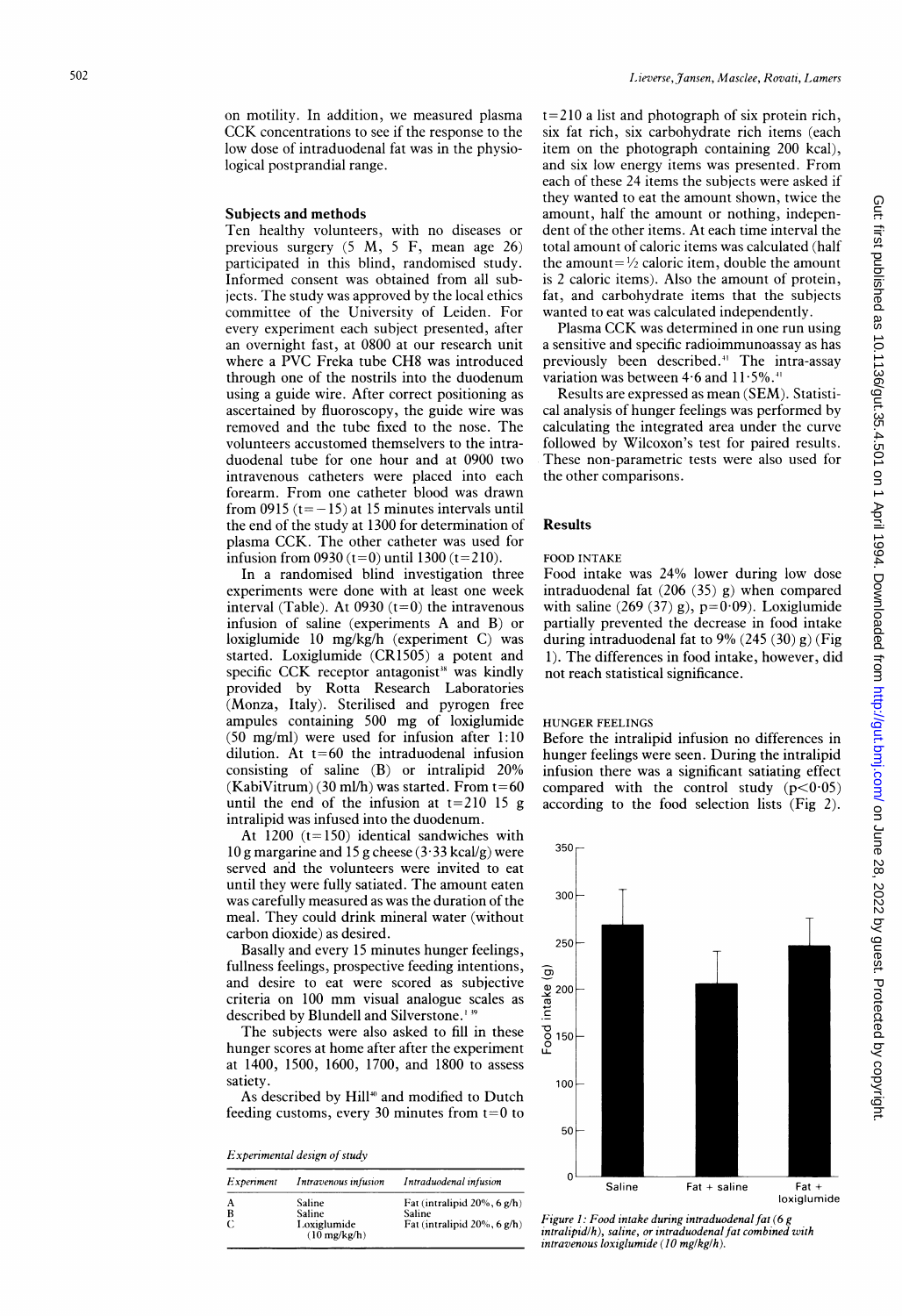

Figure 2: (A) Selection of caloric items during the intraduodenal (id) infusion period from  $t=60$ until the meal at t= 150. Values from t=60 are subtracted. Intraduodenal intralipid induced a significant satiating effect  $v$  saline, which was reversed during loxiglumide ( $p<$ 0·05);  $(\tilde{B})$  Selection of fatty items during the intraduodenal (id) infusion period from t=60 until the meal at  $t = 150$ . Values from  $t = 60$  are subtracted. Intraduodenal intralipid induced a significant satiating effect v saline, which was reversed during loxiglumide ( $p$ <0.05).  $iv=Intravenous$ .

 $-20\frac{1}{\Omega}$ 

This satiating effect of intraduodenal fat was abolished by loxiglumide. If not all the caloric items but only the fatty items are analysed, intraduodenal fat (A) induced also a significant satiety effect compared with saline (B) or loxiglumide (C)  $(p<0.05$ , Fig 2B). No significant differences were seen for the protein rich or carbohydrate rich items. For hunger feelings, desire to eat, fullness, and prospective feeding intentions no significant differences were found apart from an increase in fullness during intraduodenal fat compared with the control or loxiglumide experiments  $(p<0.05,$  Fig. As Figure 3 shows there is also a trend for diminished hunger, desire to eat, and prospective feeding intentions during intraduodenal fat compared with the control and loxiglumide experiment but this did not reach significance when analysing the incremental area under the curve from 60 to 150 minutes. Analysing the period from 120 to 150 minutes separately, however, hunger and desire to eat were significantly lower during intralipid (A) compared with the control (B) or loxiglumide experiment (C)  $(p<0.05)$ . When analysing the differences between  $t=150$  (start of the meal) and  $t=60$ minutes (start of the intralipid infusion) a significant difference in hunger desire to eat, prospective feeding and fullness was seen between the intralipid (A) and control experiment (B). With that method, however, no significant differences were seen between the intralipid (A) and loxiglumide (C) experiment although there was a tendency towards less satiety with loxiglumide. There were no differences in hunger feelings in the hours after the experiment. No adverse effects were reported during any test.



0 15 30 45 60 75 90 105 120 135 150 Time (min)

id infusion



Figure 3: Hunger (A), desire to eat (B), fullness (C), and prospective feeding intentions (D). Intraduodenal (id) fat induced a<br>significant increase in fullness (p<0·05) before the meal compared with saline or intraduodena (iv) loxiglumide.

 $^{20}$   $\Box$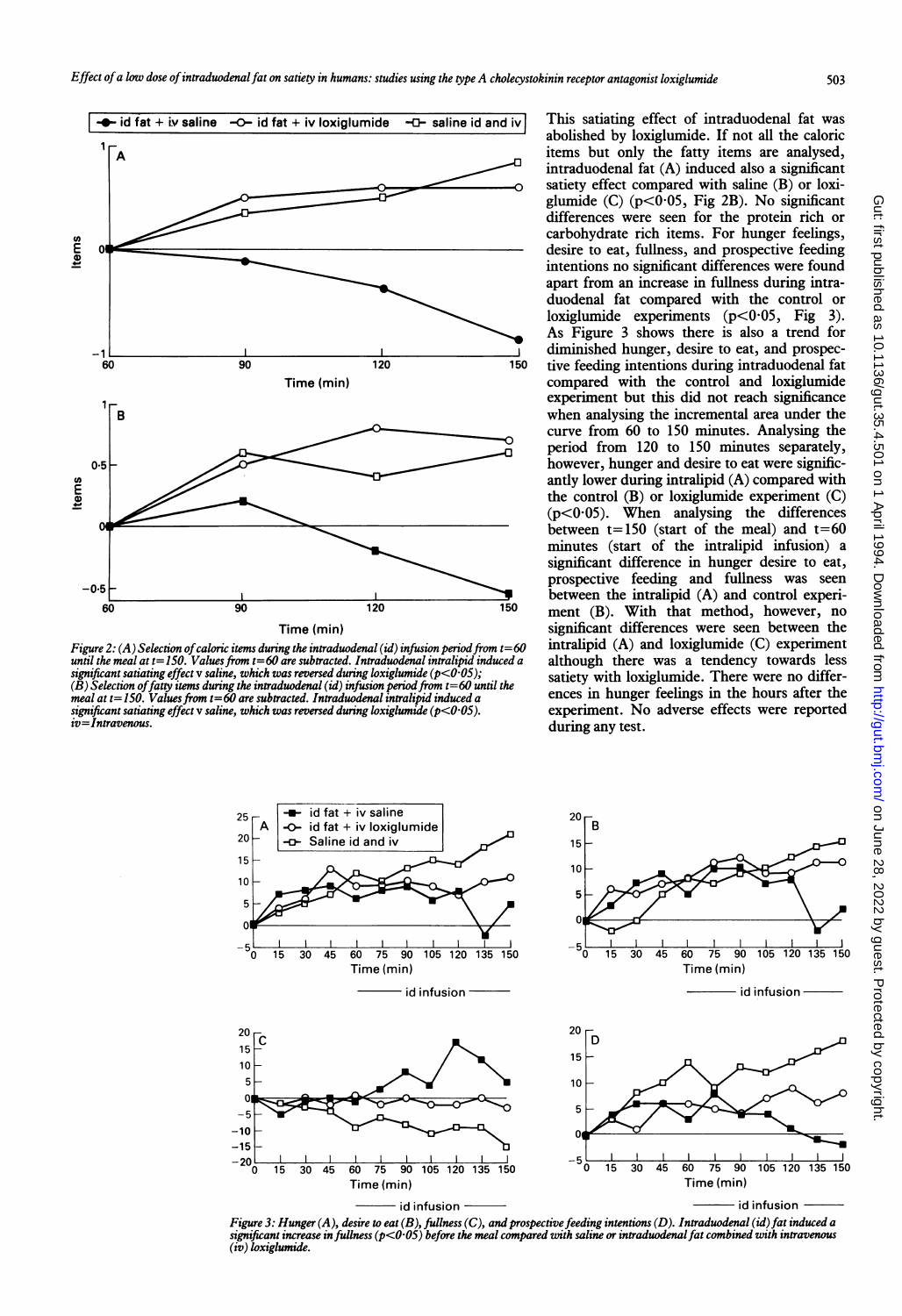

Figure 4: Plasma cholecystokinin (CCK) during intraduodenal (id) fat  $(6 \rho$  intralipid/h), saline or intraduodenal fat combined with intravenous (iv)  $loxiglumide (10 mg/kg/h).$ 

Mean basal plasma CCK was not significantly different during the three experiments (respectively 2.6 (0.1),  $2.7(0.3)$ , and  $2.6(0.2)$  pM during experiments A, B, and C). During the intraduodenal fat infusion there was a significant increase of plasma CCK from  $2.4$  (0.3 at t=60 min to  $4.8$ )  $(0.4)$  pM at t=150 min (start of meal, p<0.001; Fig 4). In the loxiglumide experiment (C) this CCK release was exaggerated to  $16.5$  (2.4) pM. After the meal there was a further increase in plasma CCK to  $23.2 (1.8)$  pM (Fig 4, p<0.01). In the control experiment plasma CCK was not changed until the meal was eaten.

### **Discussion**

**CCK** 

In rats, it has been shown that intraduodenal oleic acid induces CCK release and feeding depression whereas intraduodenal triolein does not induce CCK release or feeding depression.<sup>4243</sup> This finding suggests that fat affects feeding by releasing CCK. In our experiments we have shown that with an intraduodenal infusion of only 6 g intralipid/h we could induce <sup>a</sup> significant CCK increase leading to plasma concentrations previously found after a regular meal.3 This intraduodenal fat infusion induced a significant (subjective) satiety effect and caused a decrease in food intake of 24% compared with the control experiment. The specific CCK A receptor antagonist prevented this satiety effect and partially reversed the decrease in food intake. Loxiglumide alone did not have an effect on food intake in humans."

The only other study on the effect of fat on plasma CCK and satiety used <sup>a</sup> much larger amount of fat.<sup>36</sup> In that study Drewe et al have shown that an intraduodenal infusion of 36 g of lipid/h induced a significant satiation compared with saline, which could not be blocked by loxiglumide.<sup>36</sup> Greenberg et al have suggested that <sup>a</sup> paracine effect of endogenous CCK was not fully excluded, because it is unknown, if the dose of loxiglumide also completely blocks such a paracine stimulation.<sup>45</sup> We feel, however, that the very high amount of fat may have affected the results in Drewe's study. It may well be possible that a disturbed gastrointestinal motility after this high energy load may have overruled the satiety effect of  $CCK$ .<sup>37</sup> In our study we

have shown that a similar dose of loxiglumide did affect feeding parameters. In rats it has been shown that <sup>a</sup> CCK A receptor antagonist increased food intake during normal feeding<sup>10 17</sup> and also blocked the inhibition of feeding by the intragastric administration of a proteinase inhibitor (Foy-305 200 mg/kg) or biliopancreatic diversion, both procedures inducing a significant increase in plasma concentrations of CCK.<sup>35</sup> Peripheral (type A) CCK receptor antagonists reversed the inhibitory effects of CCK <sup>8</sup> on food intake in rats, but the central (B) CCK receptor antagonist L-365,260 did not.<sup>4647</sup> Rats increased their food intake after type A but not after type B cholecystokinin receptor blockade.<sup>48</sup> In pigs the CCK A receptor antagonist L-364,718 also diminished the inhibition of feeding after intraduodenal infusion of fat emulsion and monoglyceride, but not after oleic acid, glycerol or glucose, suggesting the presence of CCK dependent (intraduodenal fat emulsion or monoglyceride) and CCK independent satiety mechanisms.7 In pigs L-364,718 also stimulated feeding by lever pressing.<sup>8</sup> Also in animal studies there is ample evidence for a physiological satiation effect of CCK.<sup>9 16 27</sup>

We have also now found in humans that endogenous CCK plays <sup>a</sup> key part in the decreased food intake and increased satiety when introduodenal fat is given. During a low dose of intraduodenal intralipid the subjects wanted to eat significantly less calories, especially fatty items, compared with saline. This selective effect of fat infusion on the choice of fat is important theoretically and practically because it points to a feedback mechanism from physiology (detection of fat) to behaviour (food selection). Blockade of CCK A receptors by loxiglumide abolished this satiating effect of intraduodenal fat. Also for fullness we observed the same pattern; increased satiety when CCK is released during intraduodenal intralipid, which is reversed by loxiglumide. The same pattern was seen for the other satiety parameters where loxiglumide decreased the satiety effects of intraduodenal intralipid.

The mechanism, whereby CCK influences feeding in humans, is unknown. It is suggested that in animals the mechanism whereby CCK induces satiety entails afferent gastric vagal neurons.49

CCK receptor blockade by loxiglumide did not influence hunger feelings during the 60 minute period before intraduodenal fat was given. This finding, suggesting that CCK does not participate in satiety in the fasting state, contrasts with a recent study by Wolkowich et al.48 These authors found significantly increased hunger scores 90 minutes after the oral intake of <sup>10</sup> mg of the specific CCK A receptor antagonist  $MK-329$  (L-364,718) compared with placebo.<sup>50</sup> The reason for this discrepancy is not evident. Differences, however, in study design and type, dose, and the method of administration of the CCK receptor antagonists may have played <sup>a</sup> part.

Loxiglumide did not influence basal plasma CCK concentrations but induced <sup>a</sup> considerable increase in plasma CCK after intraduodenal intralipid. This finding is in agreement with